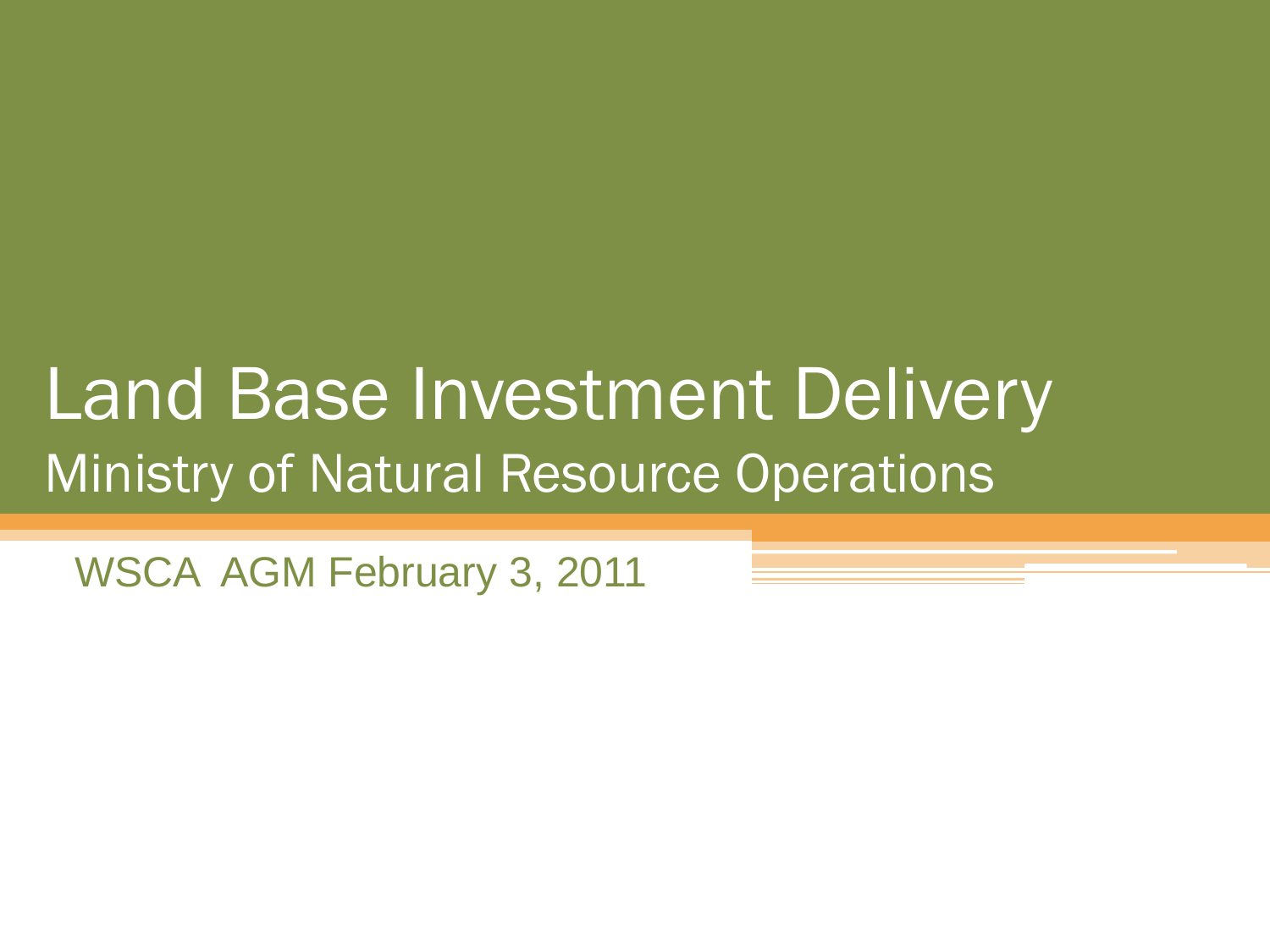### **Overview**

### Prior to 2010:

- Multiple land based funding sources,
- Multi-layered governance, delivery, reporting structures

February 2010 MFR business response and reorganization:

- One land based funding source.
- 2 Branches FPIB accountable for LBIS development - LBIB accountable for delivery

October 2010 government natural resource sector reorganization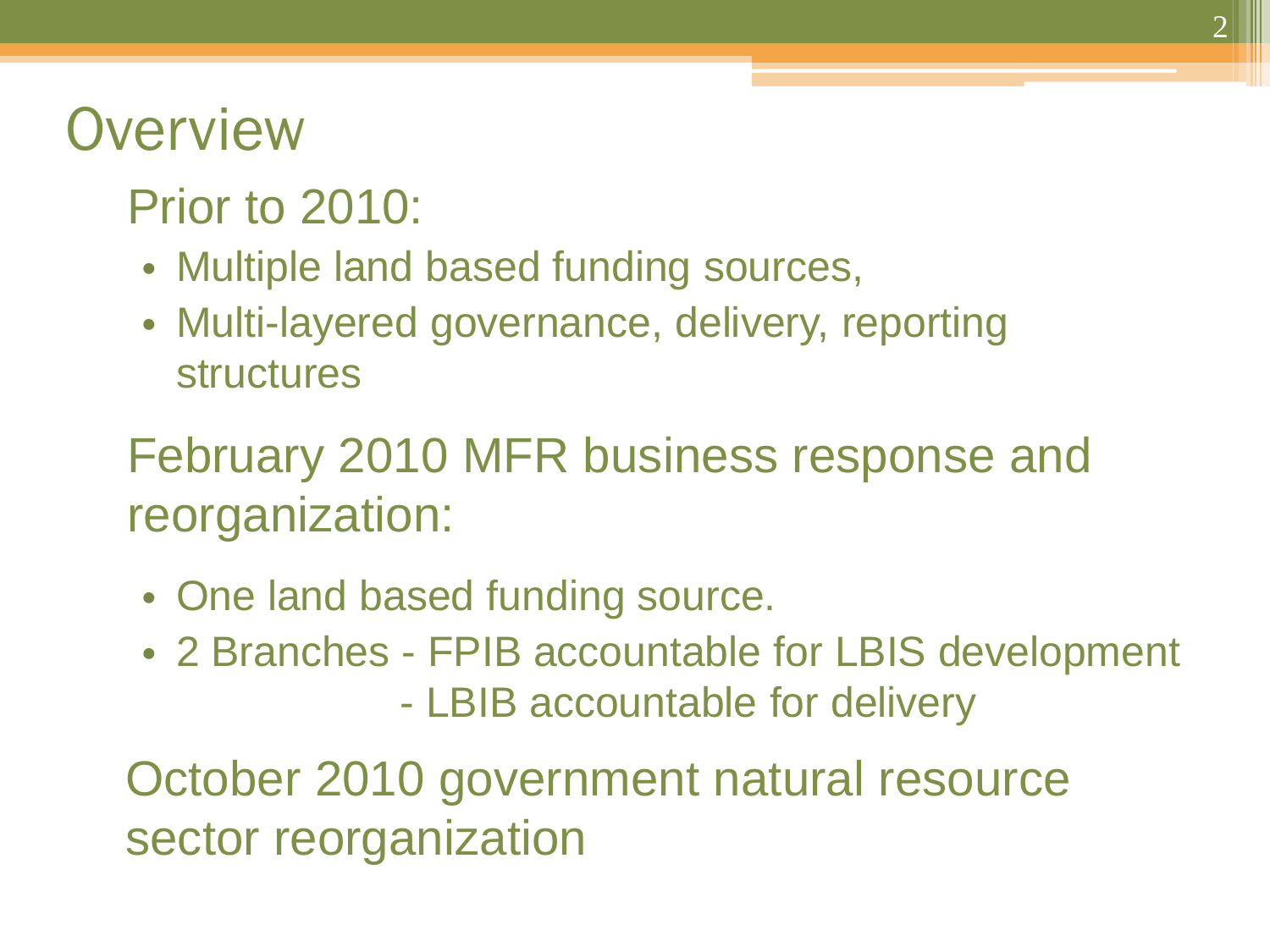## Natural Resource Sector Re-organization

- Responsibility for development of the LBIS remains with MFML
- MNRO is responsible for the delivery of specific activities to achieve the LBIS
- There are elements of the LBIS (i.e. inventory, tree improvement) that MFL delivers.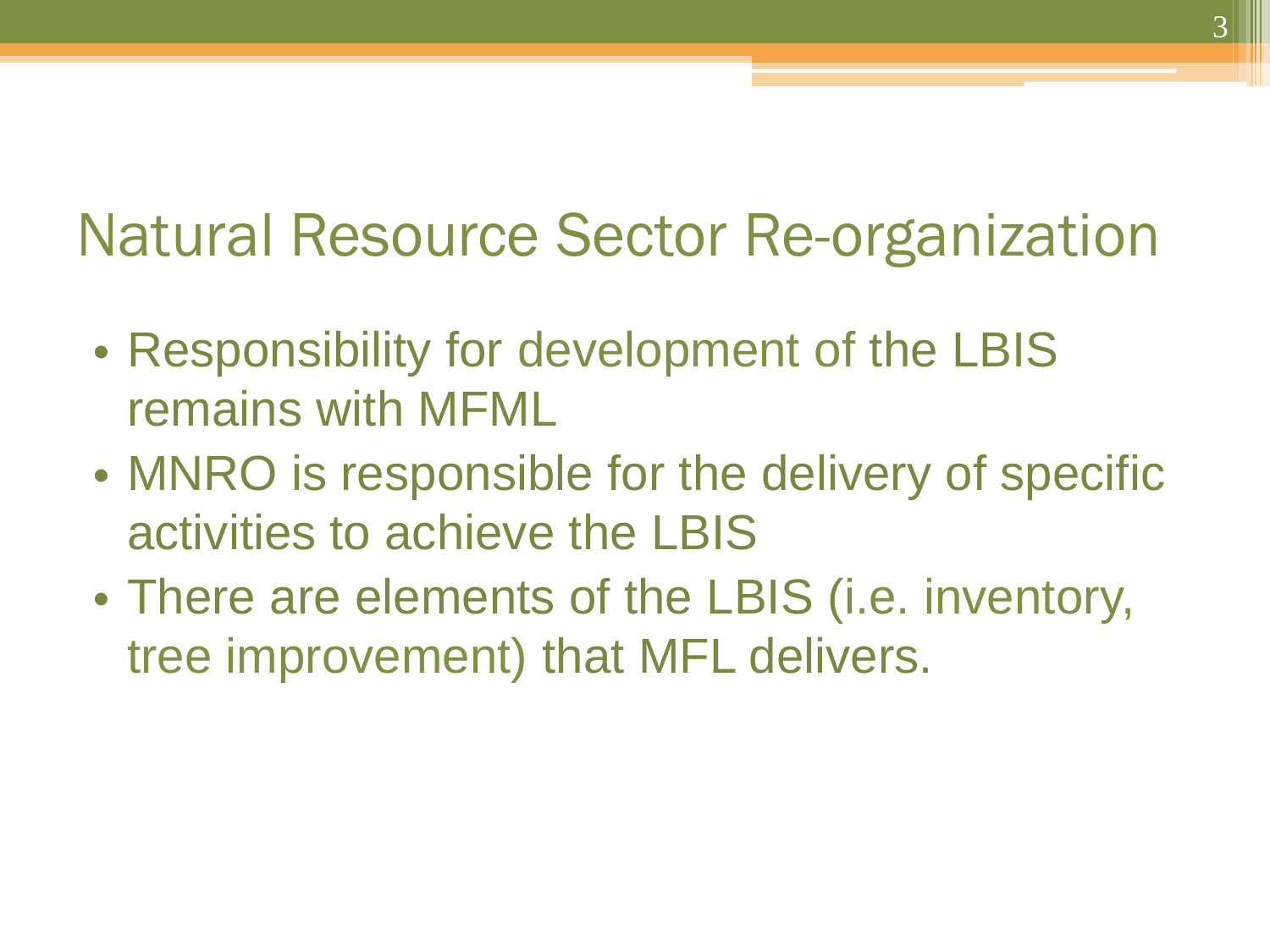# What we do:

- Collaborate with MFML, MNRO provincial and regional operational staff, stakeholders
- Coordinate an effective and efficient delivery framework:
	- •Planning for program delivery
	- •Implementation
	- •Evaluation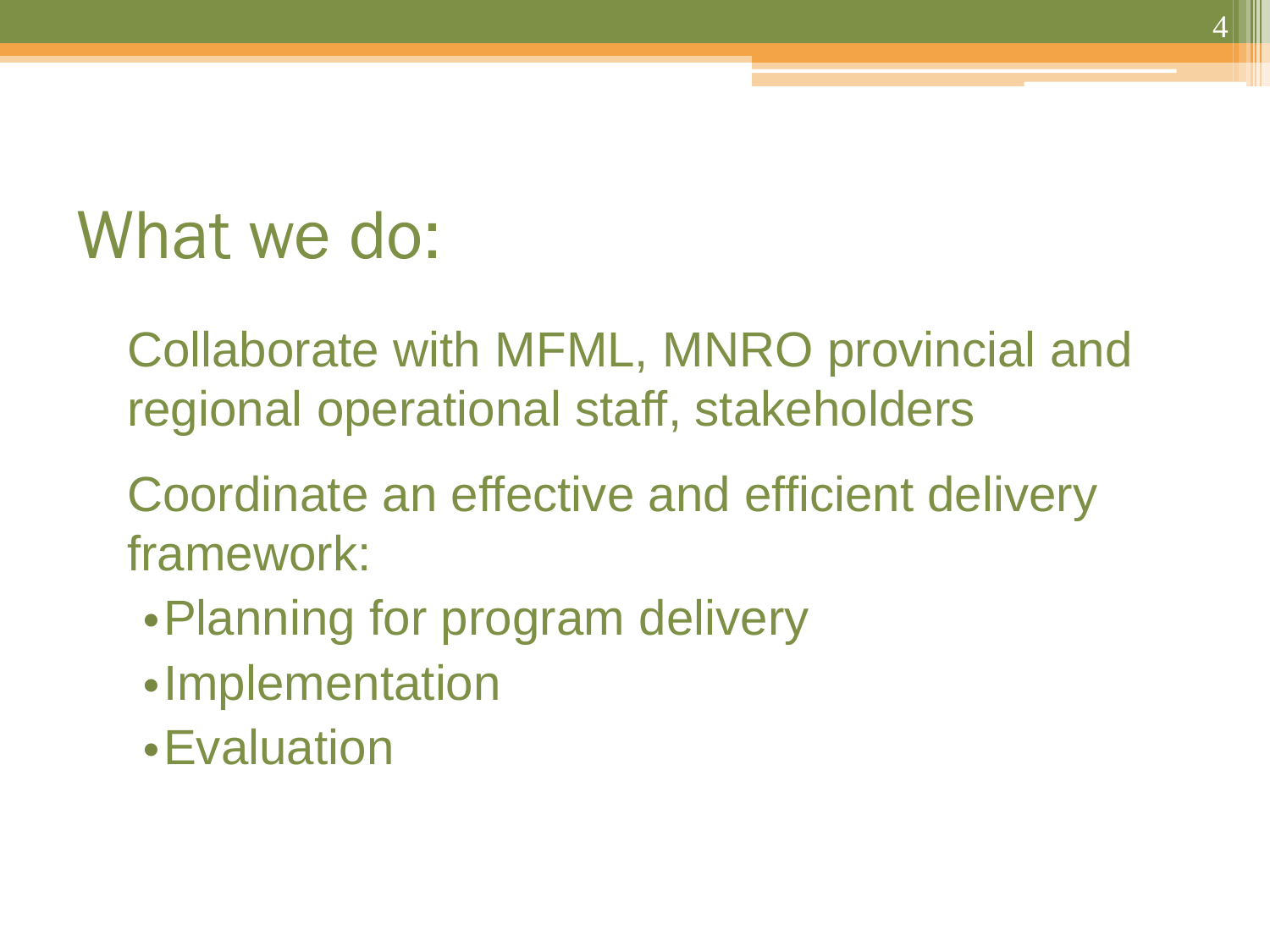# Delivery Implementation:

- On-the-ground activities will be done by the contracting community
- The administration of contracts to deliver on-theground activities can be done by: MNRO staff in regions and districts, BCTS, licensees and by third parties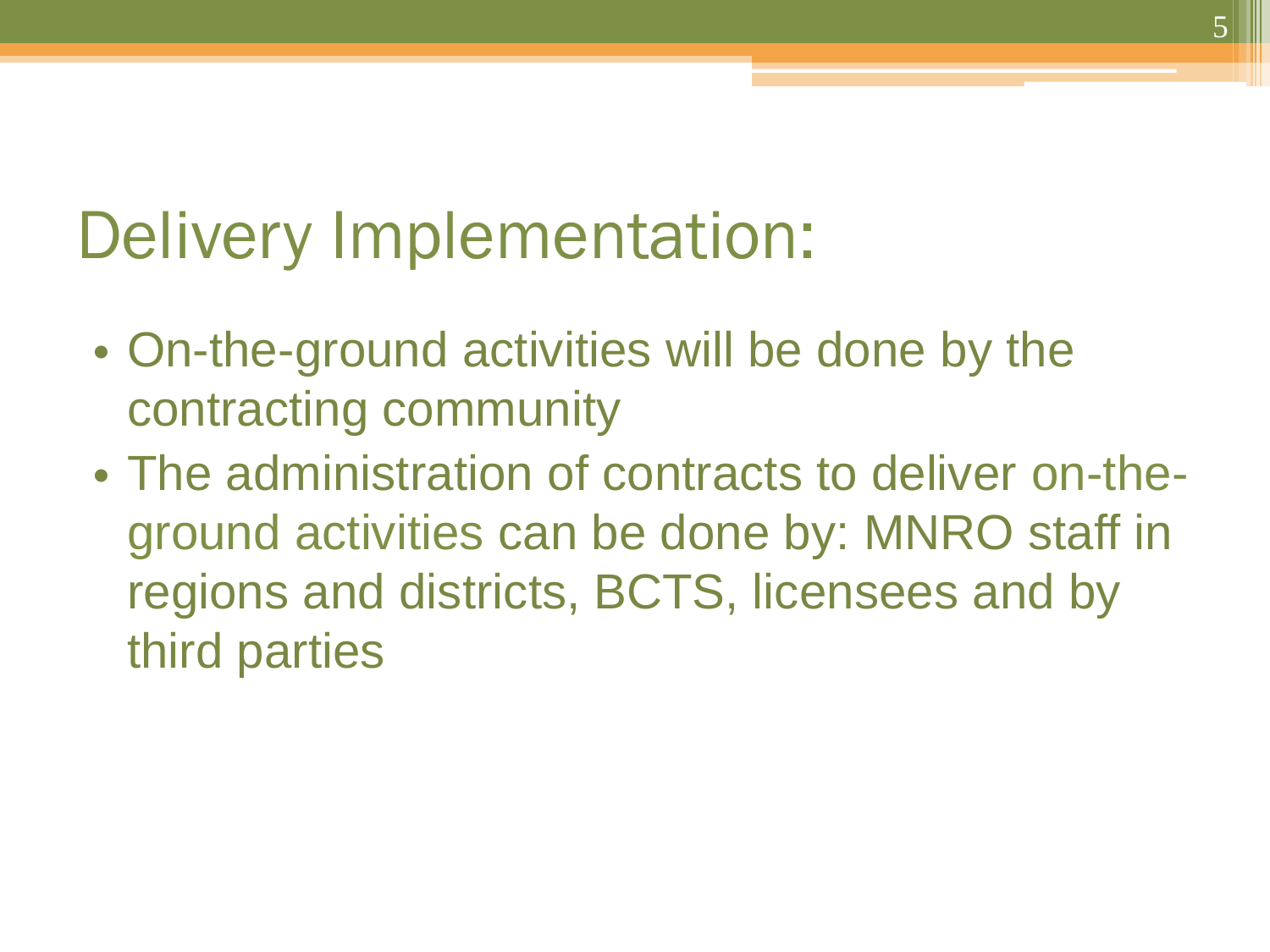# Transition phase:

- Ensure LBIS priorities are delivered efficiently and effectively
- MNRO reorganization is evolving define/clarify mandate and identify internal capacity for delivery
- Continue to work with delivery agents, MNRO staff
- Continuous interaction with MFML on the LBIS

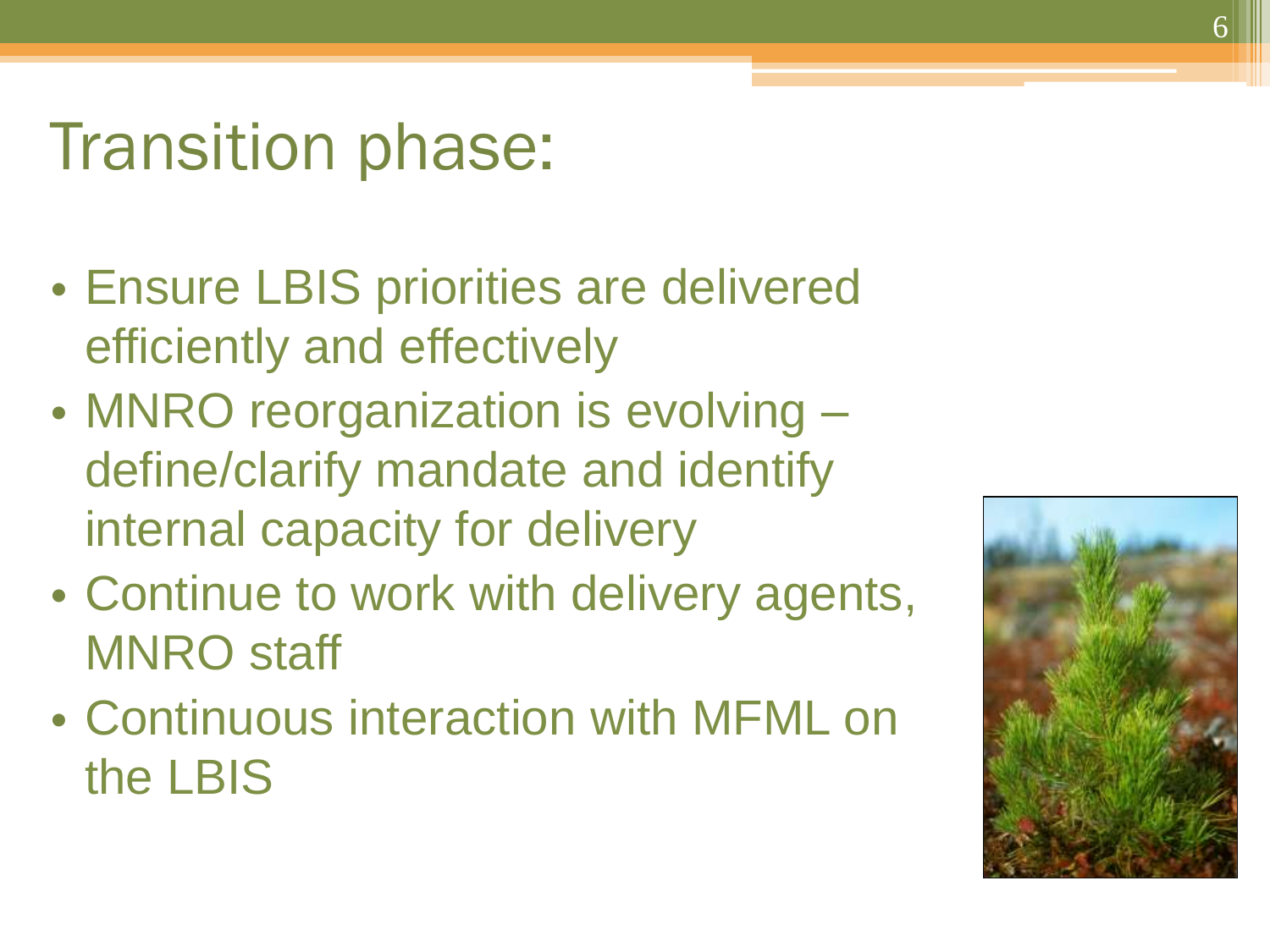Delivery Objectives Short term:

- Effective transition to address changes/direction over the last year
- Coordinated communication to ensure clarity for delivery agents, the contracting community, government Long term:
- Seamless integration with internal and external stakeholders to achieve efficient and effective delivery of activities on the land base